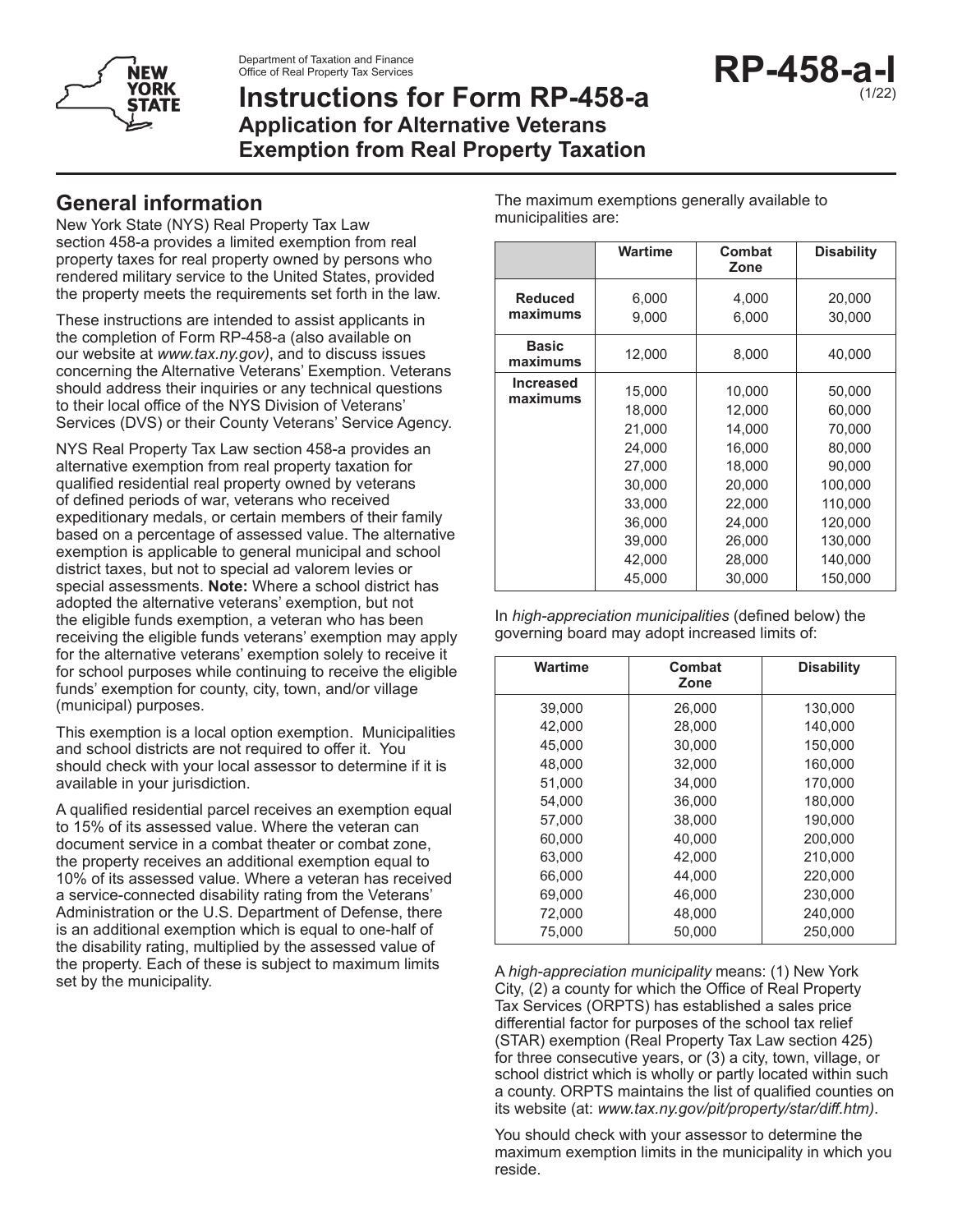Once the municipality has chosen the maximum exemption amounts, the maximum amounts must then be multiplied by the latest final state equalization rate, special equalization rate, or, in special assessing units (for example, New York City and Nassau County), class ratio (if the equalization rate or class ratio is 100 or less), for the assessing unit to arrive at the applicable maximums for each assessment roll. These rates and ratios normally change from year to year and this will affect the maximum exemption amounts.

#### **Line instructions**

**Lines 1 and 2 –** Where the property is owned by more than one person, include names, telephone numbers, e-mail addresses, and post office addresses of all owners. Attach additional sheets if more space is necessary to answer this or any other question on this form. **Note:** If a person holds a life estate in the property, that person is the legal owner of the property. If the property is held in trust, the trustees are the legal owners of the property, but the exemption also may be allowed if the beneficiary of the trust is a person in the exempt class. The trustee-beneficiary relationship should be explained on line 4, and any additional information should be provided on the basis of the beneficiary's qualification for exemption. Attach a copy of the trust or other proof of the trustee-beneficiary relationship. At local option, a municipality may grant the exemption to otherwise qualifying owners who are tenant-stockholders of cooperative apartment corporations. The exemption is then applied to that proportion of the assessment as represents the tenant-stockholder's percentage of ownership of stock in the corporation.

**Line 3 –** The location of the property should conform to its description on the latest assessment roll. Contact your local assessor for assistance in furnishing this description.

**Line 4 –** A qualifying owner for the alternative exemption includes a veteran of a defined period of war, the recipient of an expeditionary medal, the spouse of the veteran or the surviving spouse who has not remarried. If there is no surviving spouse who has not remarried, the exemption may continue, provided title to the residence becomes vested in the dependent father or mother, or dependent child or children of the veteran if the child is under 21 years of age and the property is the primary residence of one or all the devisees. A veteran who has not remarried and is also the surviving spouse of a veteran, may also receive any exemption to which the deceased spouse was entitled. At local option, a municipality may offer the exemption to a parent of a child who died in the line of duty while serving in the U.S. Armed Forces. Such *Gold Star Parents* should check with the assessor to determine whether the option is available locally.

**Lines 5 and 6 –** The veteran must have served on active duty in the U.S. Armed Forces during the Persian Gulf conflict (commencing August 2, 1990), the Vietnam War (November 1, 1955-May 7, 1975), Korean War (June 27, 1950-January 31,1955), or World War II (December 7, 1941-December 31, 1946) and must have either (1) been honorably discharged or released from service or (2) received a letter from the NYS DVS stating that the

veteran now meets the character of discharge criteria for all of the benefits and services listed in the Restoration of Honor Act. A veteran also includes a recipient of an armed forces, navy or marine corps expeditionary medal and a member of a reserve component of the U.S. Armed Forces who served honorably while on active duty (other than *active duty for training*) and who has returned to reserve status. A veteran also includes certain individuals who served during World War II in the United States Merchant Marine, the United States Army Transport Service (oceangoing service), the American Field Service (overseas duty), or as civilian flight crew or ground support in Pan American World Airways pursuant to its contract with Air or Naval Transport Command. Each municipality has the option to pass a local law and each school district a resolution, to include as veterans those reservists who were active duty under Executive Order 11519 (Operation Graphic Hand) and who meet all other requirements. The dates of the Korean and Vietnam Wars and Persian Gulf conflict are prescribed in New York State law, while the dates of the other wars are derived from Federal law. As proof of the dates and character of service, a copy of DD Form 214, *Report of Transfer or Discharge,* or other appropriate evidence, including the DVS letter if one was received, should be attached to your application. A list of documents that are acceptable as proof of veteran status is available on our website (at *www.tax.ny.gov/pit/property/exemption/vetexemptproof.htm)*.

**Line 7 –** If the additional alternative exemption is to be granted based on service in a combat zone or combat theater, evidence of the award of a United States campaign ribbon or service medal documenting that service must be submitted. Veterans who qualify based on receipt of one or more expeditionary medals also qualify for the additional combat zone or theater exemption.

**Line 8 –** If the additional alternative exemption is to be granted based on service-connected disability rating, evidence of exemption eligibility must be provided by the property owner. Where an exemption has been granted pursuant to NYS Real Property Tax Law section 458-a based on the veteran's service-connected disability, the percentage of such disability must be re-certified prior to taxable status date if the disability percentage increases or decreases (see Form RP-458-a-Dis, *Renewal Application for Alternative Veterans Exemption from Real Property Taxation Based on Change in Service-Connected Disability Compensation Rating)*. Where the veteran died in service of a service-connected disability, the veteran is deemed to have been assigned a compensation rating of 100%. For assistance in obtaining disability rating information, you should contact your local office of the New York State DVS or your County Veterans' Service Agency.

**Note:** this additional exemption is not available to *Gold Star Parents*.

**Line 9 –** To obtain the alternative exemption, the property must be the primary residence of the veteran, the veteran's surviving spouse who has not remarried, or (if applicable) the veteran's *Gold Star Parent,* unless the person is absent from the property due to medical reasons or institutionalization.